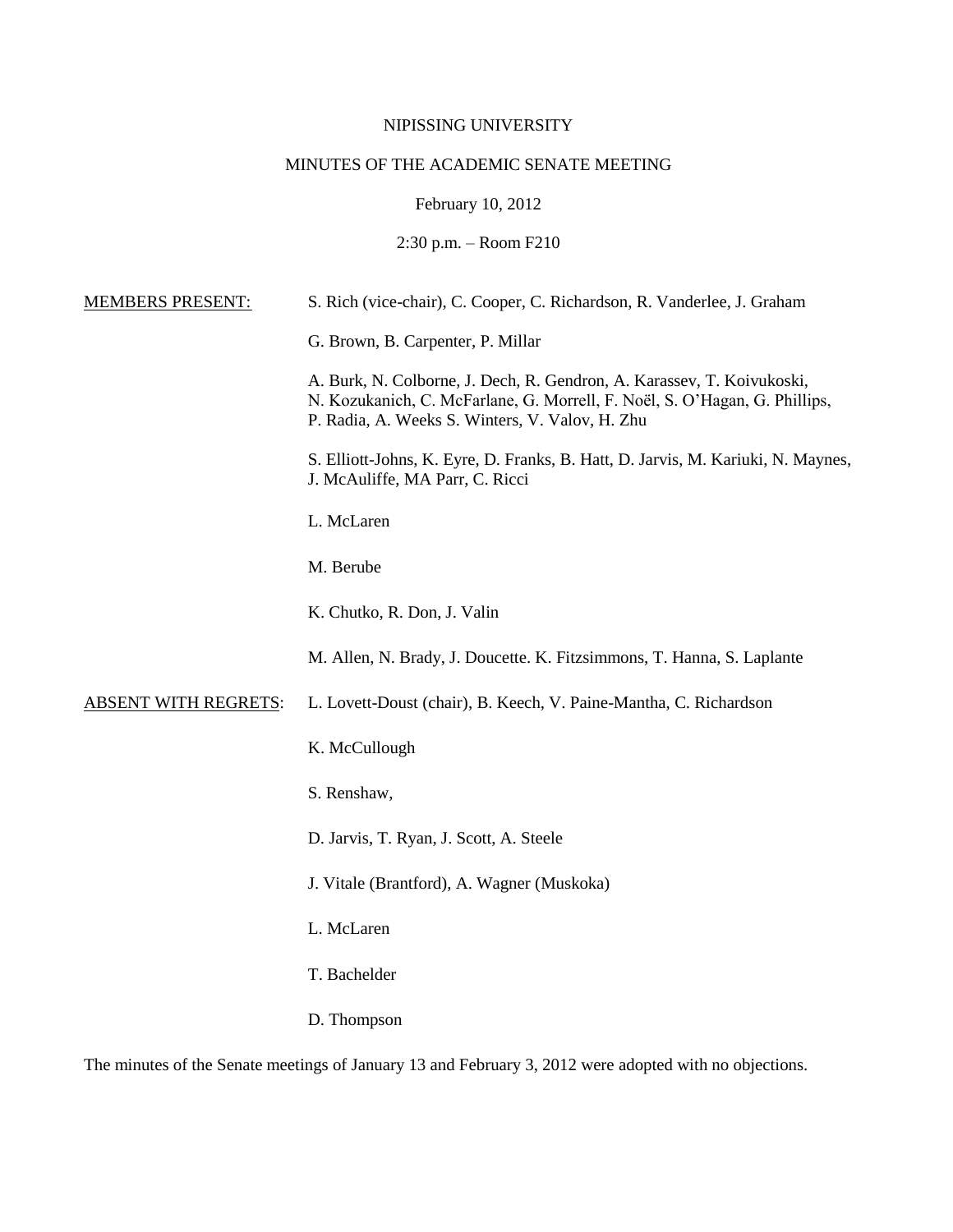## READING AND DISPOSING OF COMMUNICATIONS

At the request of Senator Scott, the following was read at Senate:

"I would like to start off by stating that I think it is unfortunate that Dr. Sharon Rich was not in attendance at the Special Senate meeting last week so that she could be thanked publically for her service to Nipissing University following the introduction of Dr. Harley d'Entremont.

Sharon Rich was hired as the Dean of Education and served in this capacity for approximately a year and a half before she was asked to step into the position of interim A. V. P. Research after the departure of Paule Labarge. Concomitantly she was then asked to step into the position of V. P. Academic and Research (interim) after the departure of Katherine Bergman. Through the next several months Sharon tirelessly fulfilled the roles and responsibilities of three individual positions in what many considered a competent and admirable fashion. With this in mind, I do believe that Sharon's accomplishments should be recognized and acknowledged. As an employee of this institution and a member of NUFA, I would like to publically thank you Sharon and wish you well in whatever your future pursuits may be!

I do hope that Nipissing University achieves some administrative stability over the next several years and it is my sincere hope that Dr. Rich will remain here at Nipissing in an administrative capacity."

### QUESTION PERIOD

There was a request for an update on the search for the Director of the Library. Senator Rich indicated that the advertisement is going to be reposted.

A question was also raised pertaining to per diem rates for research travel. It was noted that the rates are currently under review and a report by the VPFA will be provided at the March Senate meeting.

## REPORTS of STANDING COMMITTEES and FACULTY or UNIVERSITY COUNCILS

#### Senate Executive Committee

- MOTION 1: Moved by S. Rich, seconded by J. Doucette that the Report of the Senate Executive Committee dated February 2, 2012 be received. CARRIED
- MOTION 2: Moved by S. Rich, seconded by J. Doucette that Senate move into an in-camera session. CARRIED
- MOTION 3: Moved by F. Noël, seconded by D. Franks that the list of honorary degree nominees be sent back to the Honorary Degrees Subcommittee for clarification. CARRIED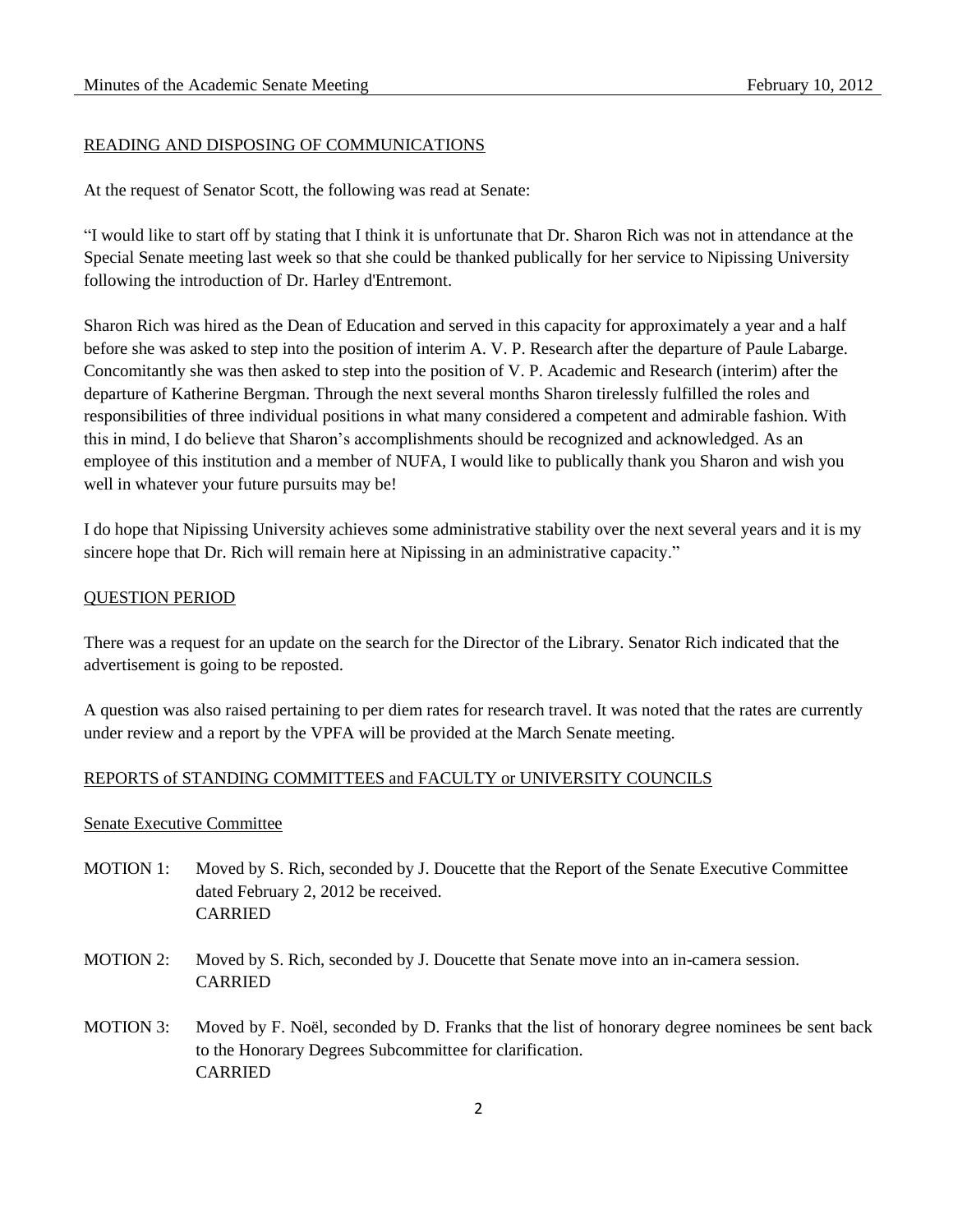MOTION 4: Moved by S. Rich, seconded by J. Doucette that Senate move out of the in-camera session. CARRIED

#### OTHER BUSINESS

MOTION 5: Moved by J. Graham, seconded by C. Cooper that the degrees, diplomas, and certificates be awarded to the students listed in the Report of Graduate Applicants dated February 8, 2012 as all have completed the requirements for their respective degrees, diplomas, and certificates. CARRIED

In accordance with the Tenure and Promotion Procedures of Nipissing University, the Vice-President Academic and Research, in the absence of the President, presented the President's Annual Tenure and Promotion report for 2011-12.

The Nipissing University Policy on Composition of Faculty Search Committees was presented for information. After considerable discussion, it was recommended that the policy be sent back for further review and feedback with the following motion being passed:

MOTION 6: Moved by R. Gendron, seconded by S. Rich that Nipissing University Policy on Composition of Faculty Search Committees be referred back to the Deans and Department Chairs for further review and feedback. CARRIED

#### AMENDMENT of BYLAWS

- MOTION 7: Moved by T. Koivukoski, seconded by C. McFarlane that Senate approve the changes to article 4.5 of the Senate bylaws as follows:
	- Article  $4.5(b)$  from "15 July each year" to "01 September each year"
	- Article  $4.5(c)$  from "not later than 15 August" to "not later than 15 September"
	- Article  $4.5(g)$  from "completed by 31 August each year" to "completed by 30 September each year."

CARRIED

MOTION 8: Moved by T. Koivukoski, seconded by C. McFarlane that Senate approve that Article 2.1(a) of the Senate bylaws be amended to add the Director of the Centre for Flexible Teaching and Learning, as an *ex officio* Senator, effective July 1, 2012. **CARRIED**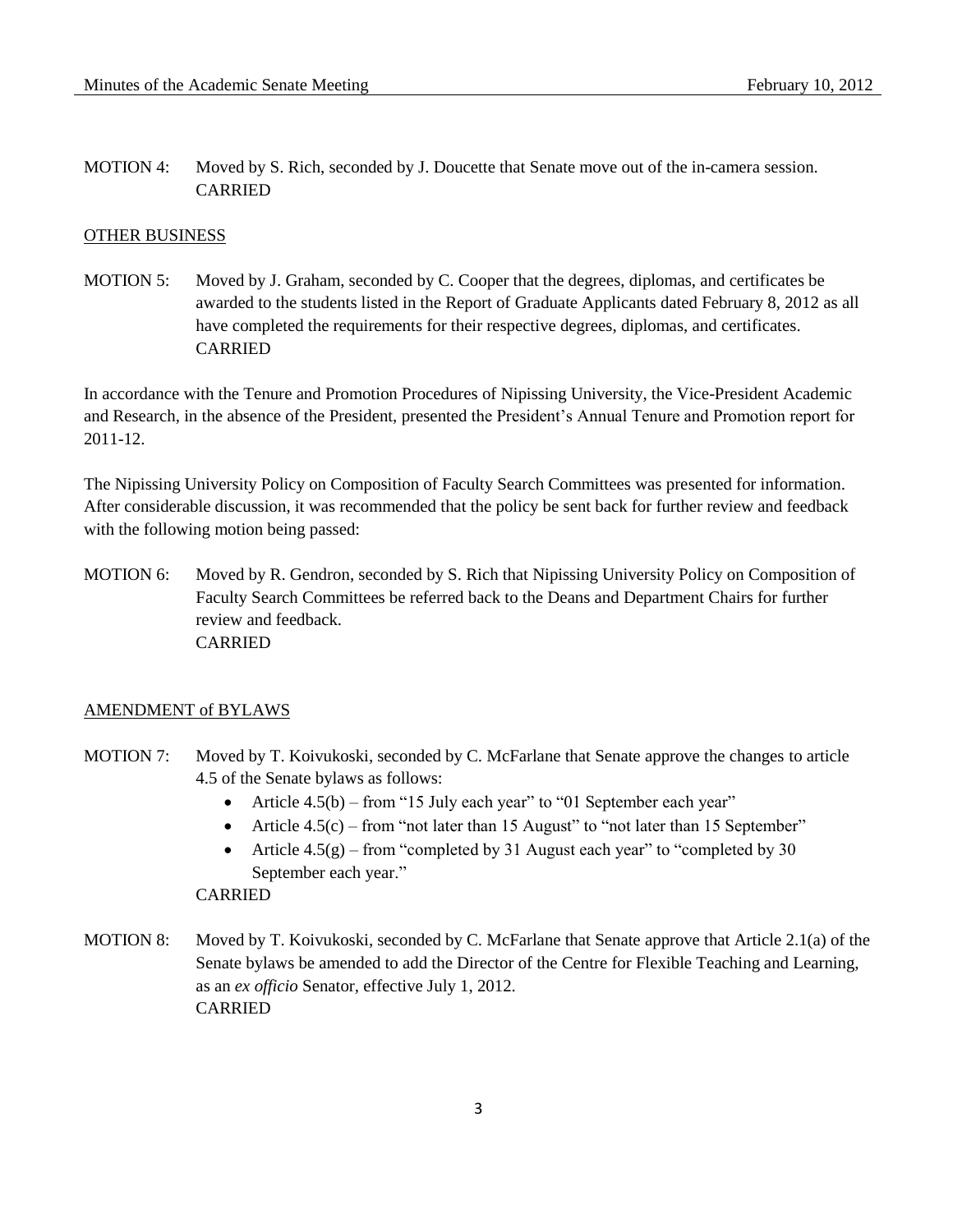- MOTION 9: Moved by T. Koivukoski, seconded by C. McFarlane that Senate approve the changes to Article 9.5.2(a) as follows:
	- Deletion of Article  $9.5.2(a)(i)$  the VPFA, who shall be chair
	- Deletion of Article 9.5.2(a)(iii) the Chief Operating Officer (non-voting)
	- Addition of Article  $9.5.2(a)(i)$  the Director of the Centre for Flexible Teaching and Learning
	- Addition of Article  $9.5.2(a)(iii) Vice$ -President Operations (non-voting)

## CARRIED

- MOTION 10: Moved by T. Koivukoski, seconded by C. McFarlane that Senate approve the changes to Article 9.3.2 as follows:
	- Removal of Article  $9.3.2(a)(i)$  the Chief Operating Officer, who shall be chair
	- Position change in Article  $9.3.2(a)(v)$  from the Director of Student Development and Success (non-voting) to the Director of Student Development and Services, who shall be chair

WITHDRAWN

### **ELECTIONS**

- Elect one tenured or tenure track faculty senator, from outside the discipline to serve on the search committee for a tenure track position in the School of Physical and Health Education. **ACCLAIMED: J. Kovacs**
- Elect one tenured or tenure track faculty senator, from outside the discipline to serve on the search committee for a one-year LTA1 and a tenure track position in Methods/Management/Curriculum Studies.

**ACCLAIMED: S. Winters**

 Elect one tenured or tenure track faculty senator, from outside the discipline to serve on the search committee for a one-year LTA1 and a tenure track position in Math Education.

**ACCLAIMED: A. Karassev**

- Elect one tenured or tenure track faculty senator, from outside the discipline to serve on the search committee for a tenure-track position in Visual Arts/Music Education at the Brantford. **ACCLAIMED: F. Noël**
- Elect one tenured or tenure track faculty senator, from outside the discipline to serve on the search committee for two tenure track positions in Psychology. **ACCLAIMED: J. Dech**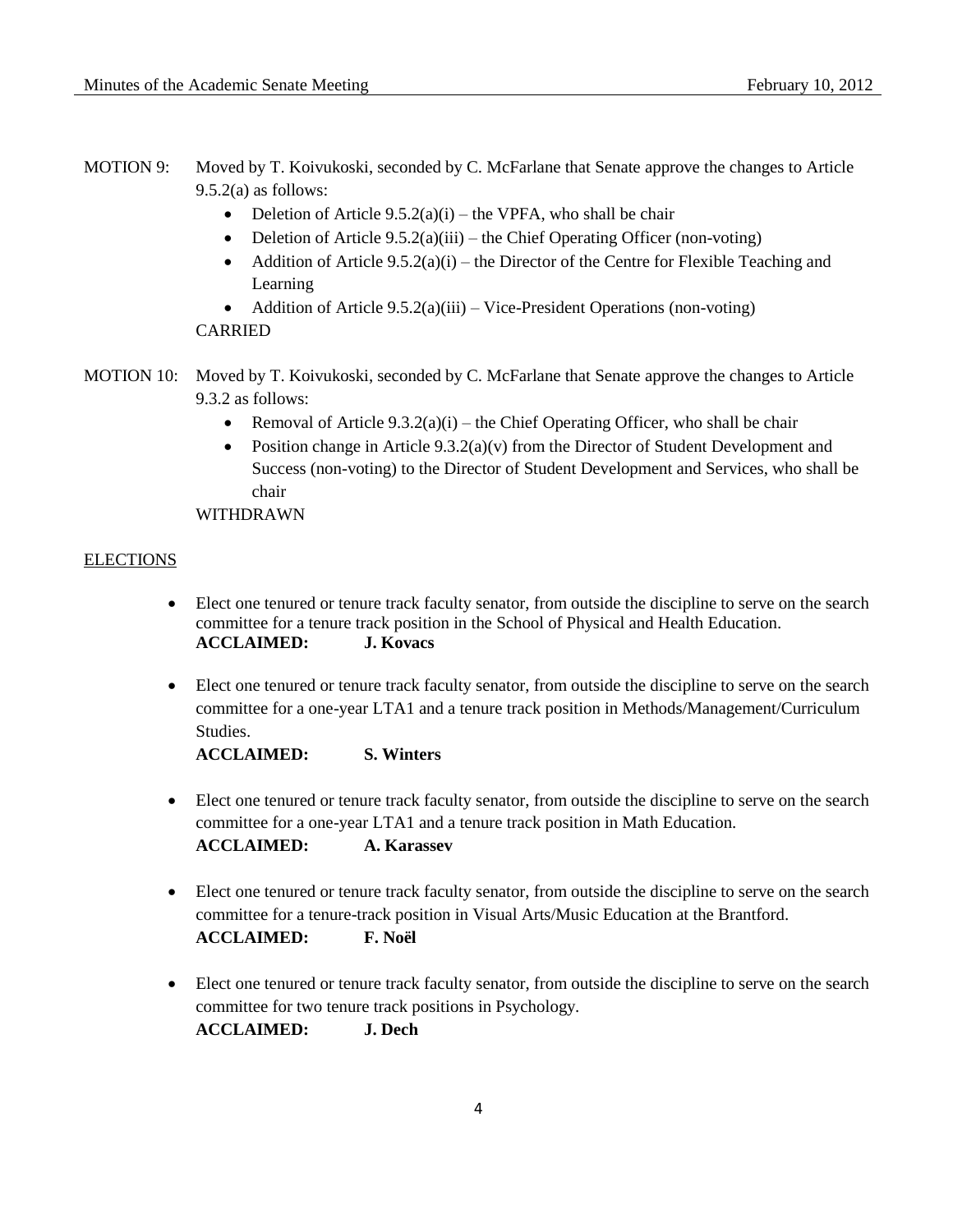Elect one tenured or tenure track faculty senator, from outside the discipline to serve on the search committee for a tenure track position in Fine Arts.

**ACCLAIMED: T. Koivukoski**

 Elect one tenured or tenure track faculty senator, from outside the discipline to serve on the search committee for a tenure track position in Classical Studies.

**ACCLAIMED: R. Gendron**

- Elect one tenured or tenure track faculty senator, from outside the discipline to serve on the search committee for a tenure track position in Mathematics. **ACCLAIMED: D. Jowett**
- Elect one tenured or tenure track faculty senator, from outside the discipline to serve on the search committee for a tenure track position in the School of Nursing. **ACCLAIMED: L. Chen**
- Elect one tenured or tenure track faculty senator, from outside the discipline to serve on the search committee for a three-year LTA2 position in the RPN to BScN bridging program. **ACCLAIMED: N. Brown**
- Elect one tenured or tenure track faculty senator, from outside the discipline to serve on the search committee for a tenure track position in Business. **ACCLAIMED: G. Brown**
- Elect one tenured or tenure track faculty senator, from outside the discipline to serve on the search committee for one three LTA2 position in Criminal Justice with expertise in youth justice. **ACCLAIMED: T. Smith**

## REPORTS FROM OTHER BODIES

## Board of Governors

The Board of Governors met on February 2, 2012. Several items were approved at this meeting including terms of reference for the Research Ethics Board and the Nipissing University BioSafety Committee. The Board also approved a new policy to establish the designation of "Governor Emeritas/Emerita" to recognize former Board members for distinguished service. A report from the Muskoka campus indicated that they would be hosting a series of TEDx Talks on March 8. Congratulations were expressed to the Chancellor, Dr. Jon Dellandrea, for his recent appointment as President of the Sunnybrook Foundation and to Mr. Seymour Schulich who was recently promoted to the rank of Officer within the Order of Canada.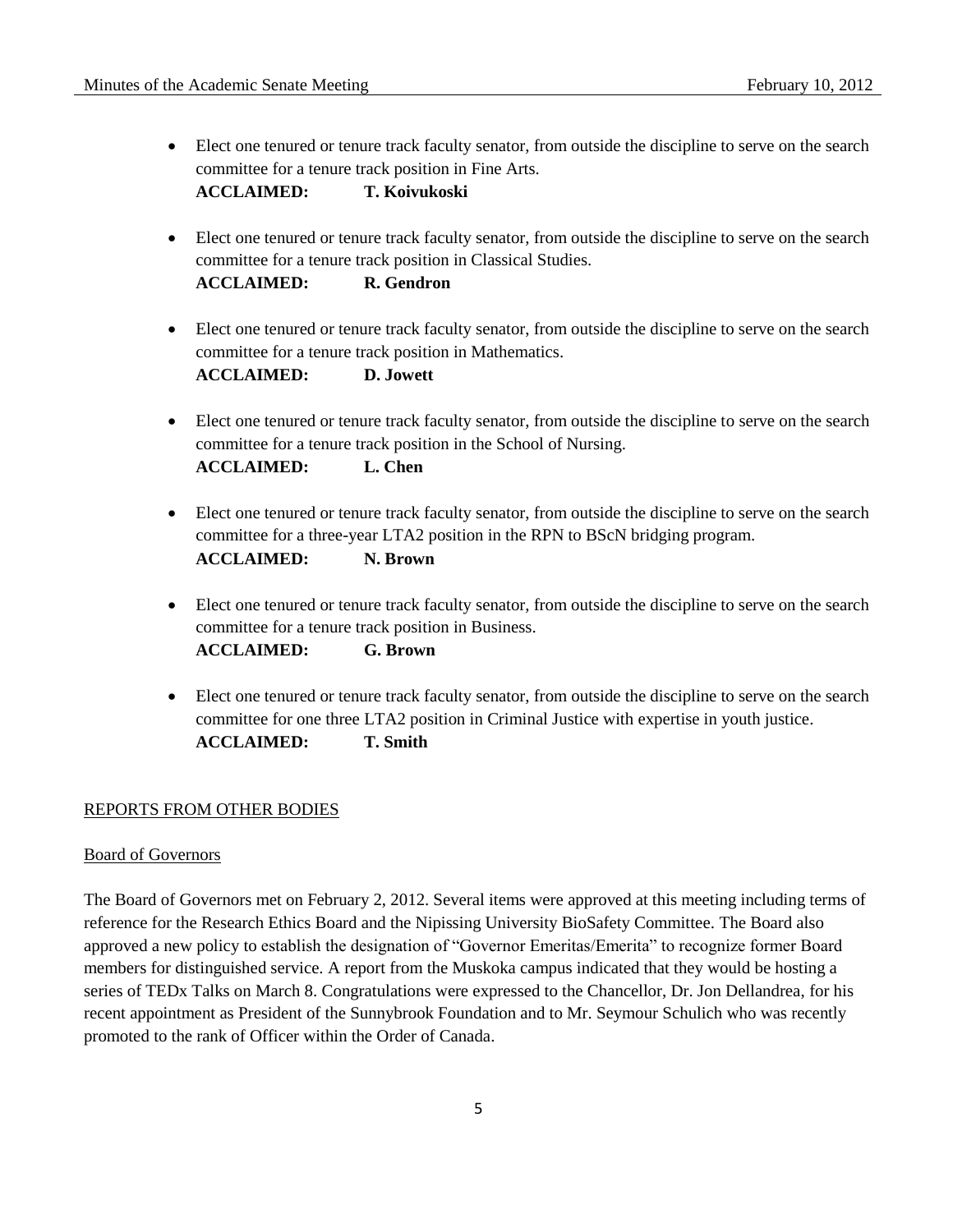#### NEW BUSINESS

#### Undergraduate Studies Committee

### **December 21, 2011 Report**

- MOTION 11: Moved by R. Vanderlee, seconded by S. Winters that Senate consider receipt of the Report of the Undergraduate Studies Committee dated December 21, 2011. CARRIED
- MOTION 12: Moved by R. Vanderlee, seconded by A. Burk that the Report of the Undergraduate Studies Committee dated December 21, 2011, be received. CARRIED
- MOTION 13: Moved by R. Vanderlee, seconded by A. Burk that Senate approve the program requirements for an Honours Specialization, and Specialization in Political Science, Philosophy & Economics. CARRIED
- MOTION 14: Moved by R. Vanderlee, seconded by T. Koivukosk that Senate approve the addition of the following courses to the Political Science, Philosophy and Economics program:
	- PSPE1806 Who is a Good Citizen? Citizenship and Dissent
	- PSPE2806 Must Politics Be Ethical? Ethics, Politics, and the Space in Between
	- PSPE2816 Research Methods
	- PSPE3816 The Great Debate: Production, Consumption, & the Role of the State
	- PSPE4805 Interdisciplinary Research Seminar

- MOTION 15: Moved by R. Vanderlee, seconded by C. McFarlane that Senate approve the program requirements for an Honours Specialization, Specialization, Major and Minor in Religions and Cultures. CARRIED
- MOTION 16: Moved by R. Vanderlee, seconded by G. Phillips that Senate approve the deletion of the following courses from Religions and Cultures:
	- RLCT2047 Critical Themes in Eastern Religious Thought II
	- RLCT 3027 Women and World Religions II
	- RLCT3207 Fundamental Concepts in the Study of Religion
	- CARRIED
- MOTION 17: Moved by R. Vanderlee, seconded by G. Phillips that Senate approve the change in course title and description to RLCT3036 as follows: Previous Title and Description  $RLCT3036 - Themes in 20<sup>th</sup> Century Religious Thought$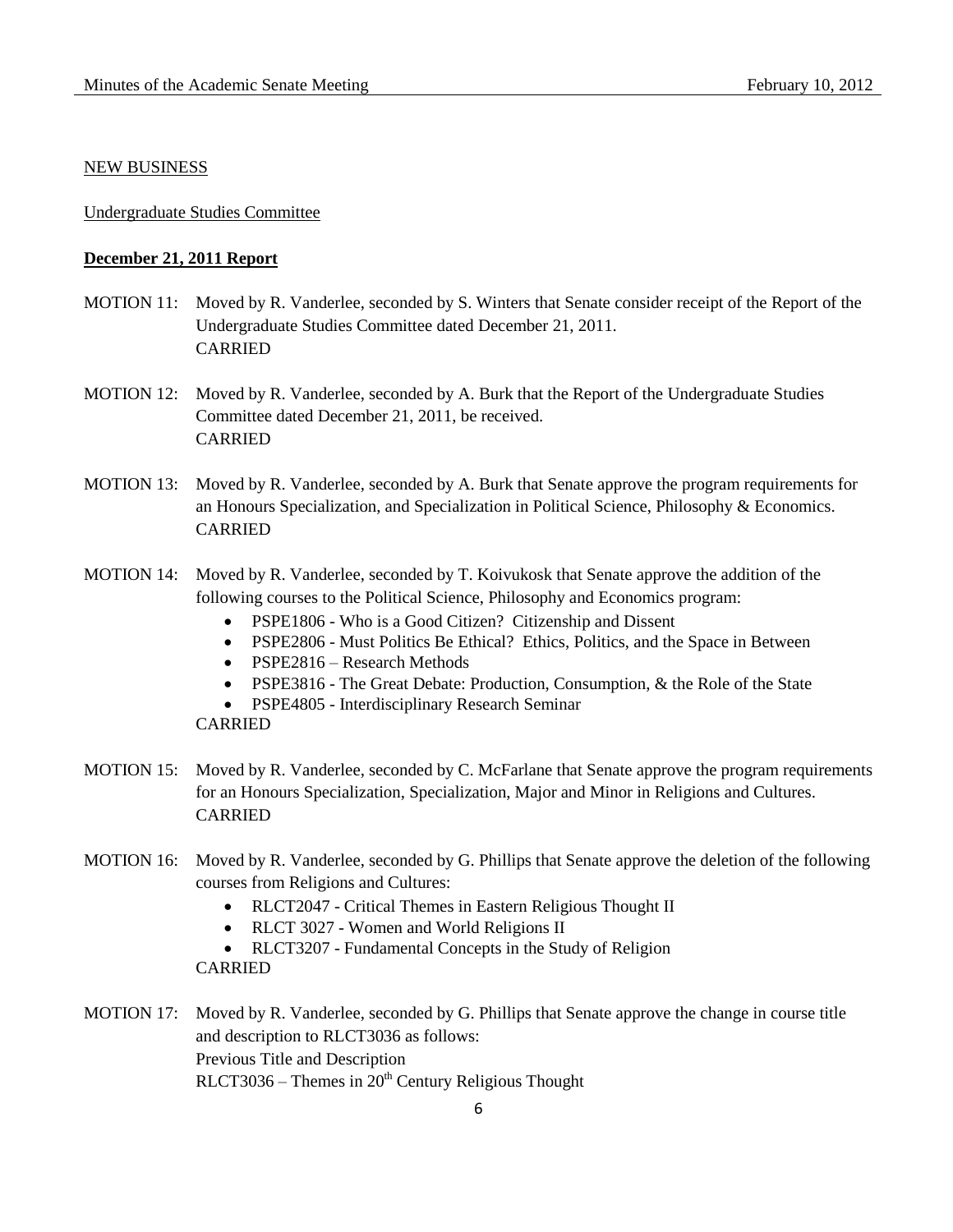The 20th century saw marked changes in the way many cultures experienced and understood the place of religion in everyday life. This course will explore a range of key themes, such as fundamentalism, religious pluralism, the rise of secularism in Western countries, and Eastern spiritualities in a Western context. We will also consider the writings of a number of key thinkers from various traditions, including philosophy, feminism, religious studies and theology, each of whom have made a significant contribution to the philosophical and theological debates on the role of religion in everyday life.

New Title and Description RLCT3036 – Thinking Religion Now What does it mean to be religious in the modern world? Is there a distinctively religious way of thinking? What contribution can religion make to modern thought? Students explore these questions and others from theological, philosophical and literary perspectives. CARRIED

## **Non-substantive changes for Senate's information:**

Changes be reflected in the titles of the corresponding courses: RCLT2046 should be renamed Critical Themes in Eastern Religious Thought and RLCT3026 should be renamed Women and World Religions.

- MOTION 18: Moved by R. Vanderlee, seconded by S. Rich that Senate approve the program requirements for an Honours Specialization, Specialization, Major and Minor in Sociology. CARRIED
- MOTION 19: Moved by R. Vanderlee, seconded by S. Rich that Senate approve the deletion of the following courses from the Sociology curriculum:
	- SOCI3086 Law and Society
	- SOCI3087 Society, Law and Social Change
	- SOCI1017 Sociological Analysis

CARRIED

- MOTION 20: Moved by R. Vanderlee, seconded by N. Brady that Senate approve the addition of the following courses to the Sociology curriculum:
	- SOCI3007 Sociology of Consumer Culture
	- SOCI4227 Sociology of Science
	- SOCI4576 Honours Seminar in Professional Development

CARRIED

MOTION 21: Moved by R. Vanderlee, seconded by S. Owens that Senate approve that SOCI3256 – Special Topics in Globalization and Development be unbanked and renamed to Globalization and Development and the course description be changed as outlined. CARRIED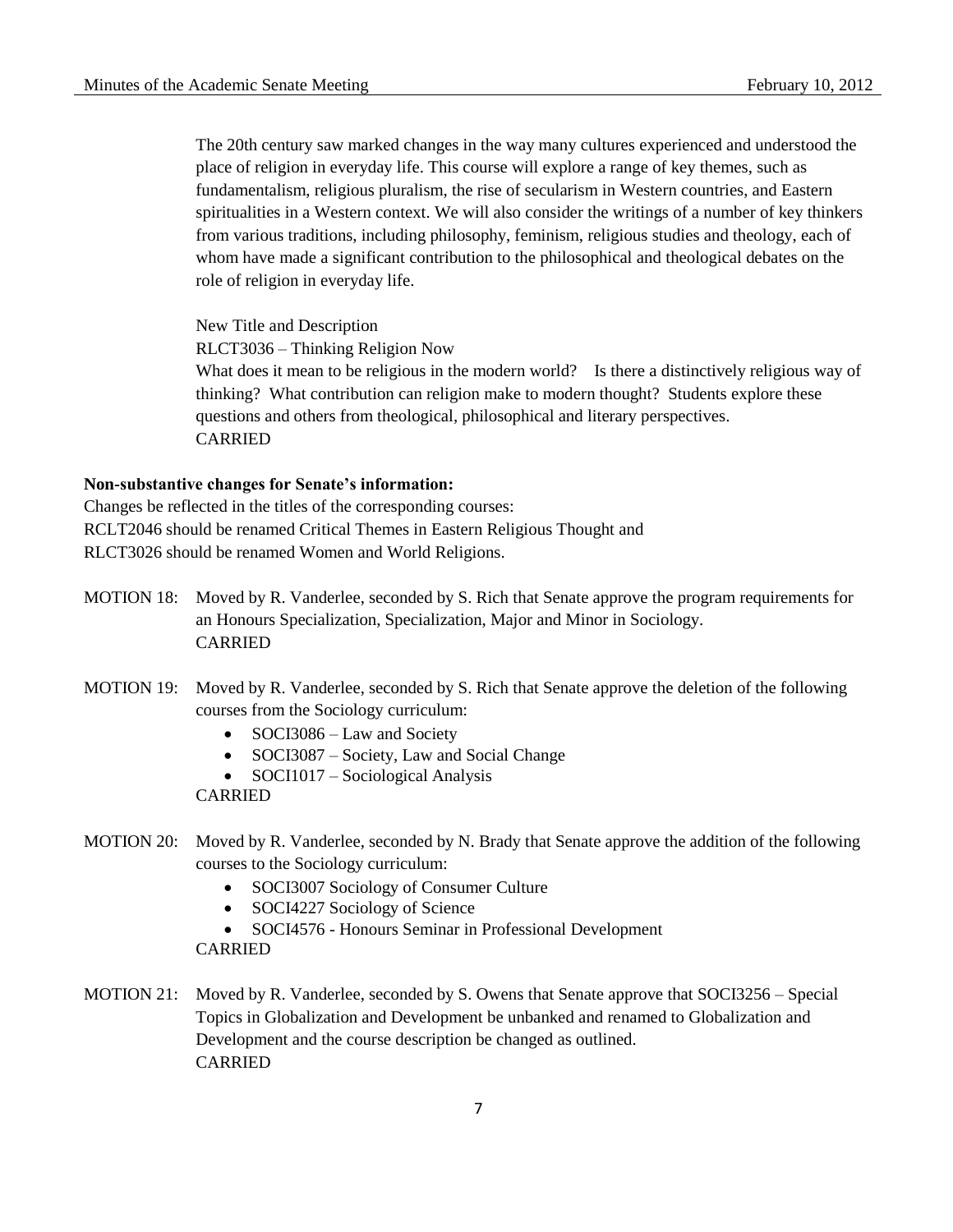MOTION 22: Moved by R. Vanderlee, seconded by J. Doucette that Senate approve a minor in Spanish. CARRIED

# MOTION 23: Moved by R. Vanderlee, seconded by A. Burk that Senate approve the following prerequisite changes in the Fine and Visual Arts Program:

- FAVA2006 Drawing 1 from FAVA1027 to no perquisite
- FAVA2026 Painting I from FAVA1027 to no prerequisite
- FAVA2046 Sculpture I from FAVA1027 to no prerequisite
- FAVA2346 Selected Themes in Art History I from FAVA1207 with minimum 60% to FAVA1207
- FAVA2347 Selected Themes in Arts History II from FAVA1207 with minimum 60% to FAVA1207
- FAVA3047 Seminar in Art from 6 credits in upper year art history and 6 credits in upper year studio to 6 credits of upper year art history
- FAVA4125 Directed Studio Research and Professional Practice from Restricted to BFA majors in their final year of study. Completion of 6 credits in Art History and 12 credits of Studio Art at the 3000 level, or by permission of the Department to Restricted to BFA Honours Specialization students in their final year of study. Successful completion of the BFA Portfolio Assessment, as well as 6 credits in Art History and 12 credits of Studio Art at the 3000 level
- FAVA4026 Special Studies in Painting I from FAVA2027 to FAVA3057 Advanced Painting II

- MOTION 24: Moved by R. Vanderlee, seconded by A. Burk that Senate approve the change in course hours for FAVA3047 Seminar in Art from three hours of lecture and studio work per week for one term to three hours of lecture per week for one term. CARRIED
- MOTION 25: Moved by R. Vanderlee, seconded by A. Burk that that Senate approve the changes to the following course descriptions as outlined in the attached document:
	- FAVA1026 Art Fundamentals I
	- FAVA1027 Art Fundamentals II
	- FAVA1206 Art History I
	- FAVA1207 Art History II
	- FAVA2006 Drawing I
	- FAVA2007 Drawing II
	- FAVA2026 Painting I
	- FAVA2027 Painting II
	- FAVA2046 Sculpture I
	- FAVA2047 Sculpture II
	- FAVA2236 Modern Art and Design History I
	- FAVA2237 Modern Art and Design History II
	- FAVA2346 Selected Themes in Art History I
	- FAVA2347 Selected Themes in Art History II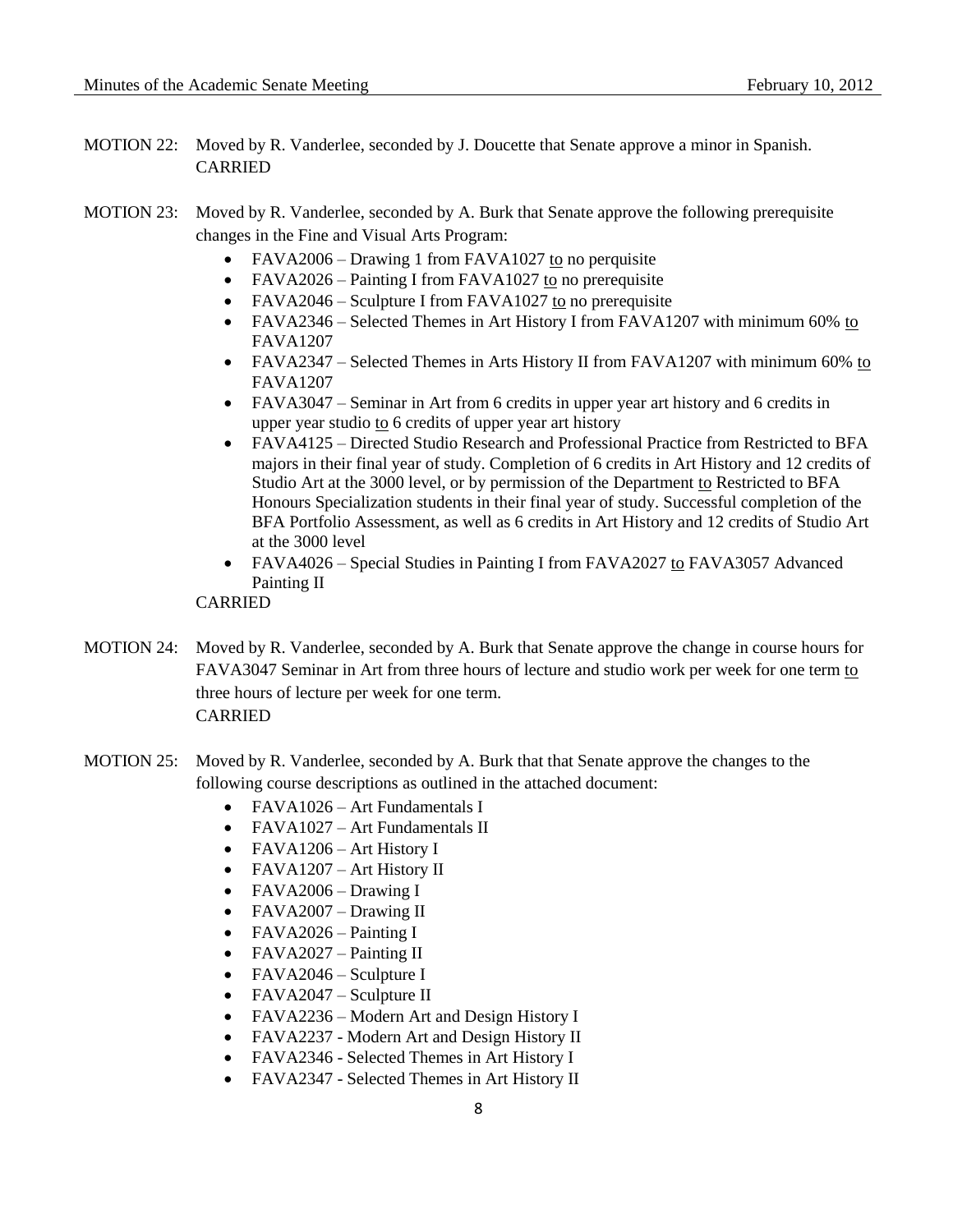- FAVA3047 Seminar in Art
- FAVA4036 Advanced Printmaking I
- FAVA4037 Advanced Printmaking II

CARRIED

- MOTION 26: Moved by R. Vanderlee, seconded by A. Burk that  $\mathbf t$  Senate approve the following course title changes as outlined in the attached document:
	- FAVA 2346 Selected Themes in Art History I to FAVA 2346 Themes in Contemporary Art
	- FAVA2347 Selected Themes in Art History II to FAVA 2347 Topics in Contemporary Art

CARRIED

MOTION 27: Moved by R. Vanderlee, seconded by A. Burk that Senate approve the following changes to the BFA Portfolio Assessment:

*from:*

Students must submit a portfolio within their first 30 credits completed. Please consult the department for further information.

*to:*

Students must successfully complete a Portfolio Assessment by March 1st of their third year of study in order to be admitted to the fourth/final year of the BFA Honours. Contact the department for details.

- MOTION 28: Moved by R. Vanderlee, seconded by C. Cooper that Senate approve the program requirements for a Bachelor of Fine Arts, Honours in Studio Arts. CARRIED
- MOTION 29: Moved by R. Vanderlee, seconded by J. Doucette that Senate approve the program requirements for a Specialization, Major and Minor in Fine Arts – Studio Arts. CARRIED
- MOTION 30: Moved by R. Vanderlee, seconded by C. Cooper that Senate approve the program requirements for a Major and Minor in Fine Arts – Art History and Visual Studies. CARRIED
- MOTION 31: Moved by R. Vanderlee, seconded by A. Burk that Senate approve the following course cross listings:
	- CLAS2506 Greek Art and Architecture be cross-listed with the Fine Arts Art History and Visual Studies stream
	- CLAS2507 Roman Art and Architecture be cross-listed with the Fine Arts Art History and Visual Studies stream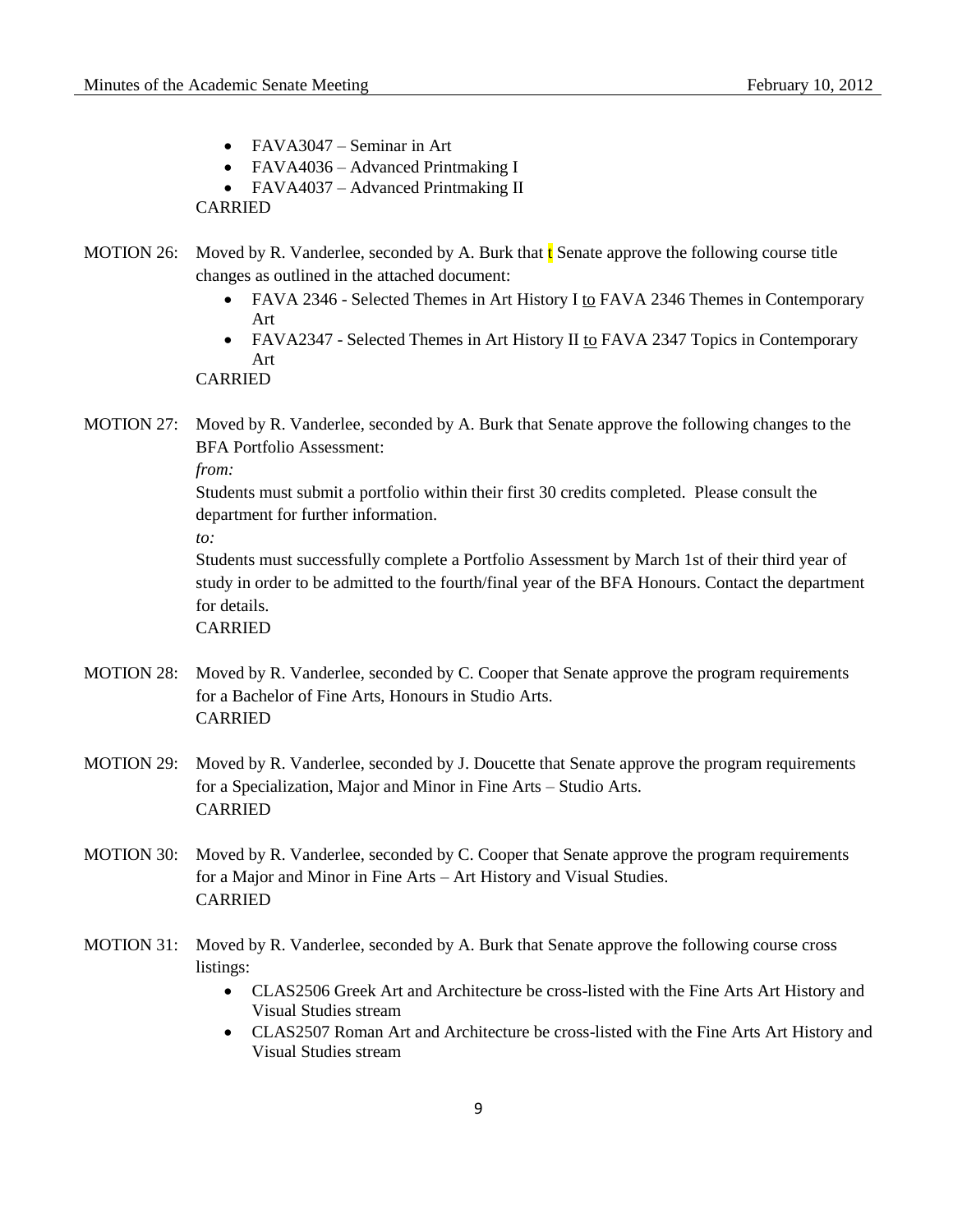- ESPA2705 Introduction to Hispanic Culture and Civilization be cross-listed with the Fine Arts Art History and Visual Studies stream
- FILM1005 Introduction to Film be cross-listed with the Fine Arts Art History and Visual Studies stream
- FILM2105 World Cinema be cross-listed with the Fine Arts Art History and Visual Studies stream
- FILM2845 The Director's Cinema be cross-listed with the Fine Arts Art History and Visual Studies stream
- GEND2166 Women, Media, and Representation be cross-listed with the Fine Arts Art History and Visual Studies stream
- GEND2217 Gender and the Media be cross-listed with the Fine Arts Art History and Visual Studies stream
- GEND2305 Women and Cinema be cross-listed with the Fine Arts Art History and Visual Studies stream
- GEND2306 Art and Social Justice be cross-listed with the Fine Arts Art History and Visual Studies stream
- GEND2045 Women and Art History be cross-listed with the Fine Arts Art History and Visual Studies stream
- GEND 3046 Queer Media be cross-listed with the Fine Arts Art History and Visual Studies stream
- PHIL2245 Philosophy of Art and Literature be cross-listed with the Fine Arts Art History and Visual Studies stream
- PHIL 2405 Philosophy of Film be cross-listed with the Fine Arts Art History and Visual Studies stream
- RLCT2205 Sacred Cinema: Film and the Search for Meaning be cross-listed with the Fine Arts Art History and Visual Studies stream
- FAVA1206 Art History I be cross-listed with CLAS
- FAVA2236 Modern Art and Design History I be cross-listed with GEND
- FAVA2237 Modern Art and Design History II be cross-listed with GEND
- FAVA2346 Themes in Contemporary Art be cross-listed with GEND
- FAVA 2347 Topics in Contemporary Art be cross-listed with GEND.

- MOTION 32: Moved by R. Vanderlee, seconded by S. Elliott-Johns that Senate approve the program requirements for an Honours Specialization, Specialization, Major and Minor in Gender Equality & Social Justice. CARRIED
- MOTION 33: Moved by R. Vanderlee, seconded by J. Doucette that Senate approve the program requirements for an Honours Specialization, Specialization, Major and Minor in Mathematics. CARRIED
- MOTION 34: Moved by R. Vanderlee, seconded by T. Koivukoski that Senate approve the program requirements for an Honours Specialization, Specialization, Major and Minor in Political Science CARRIED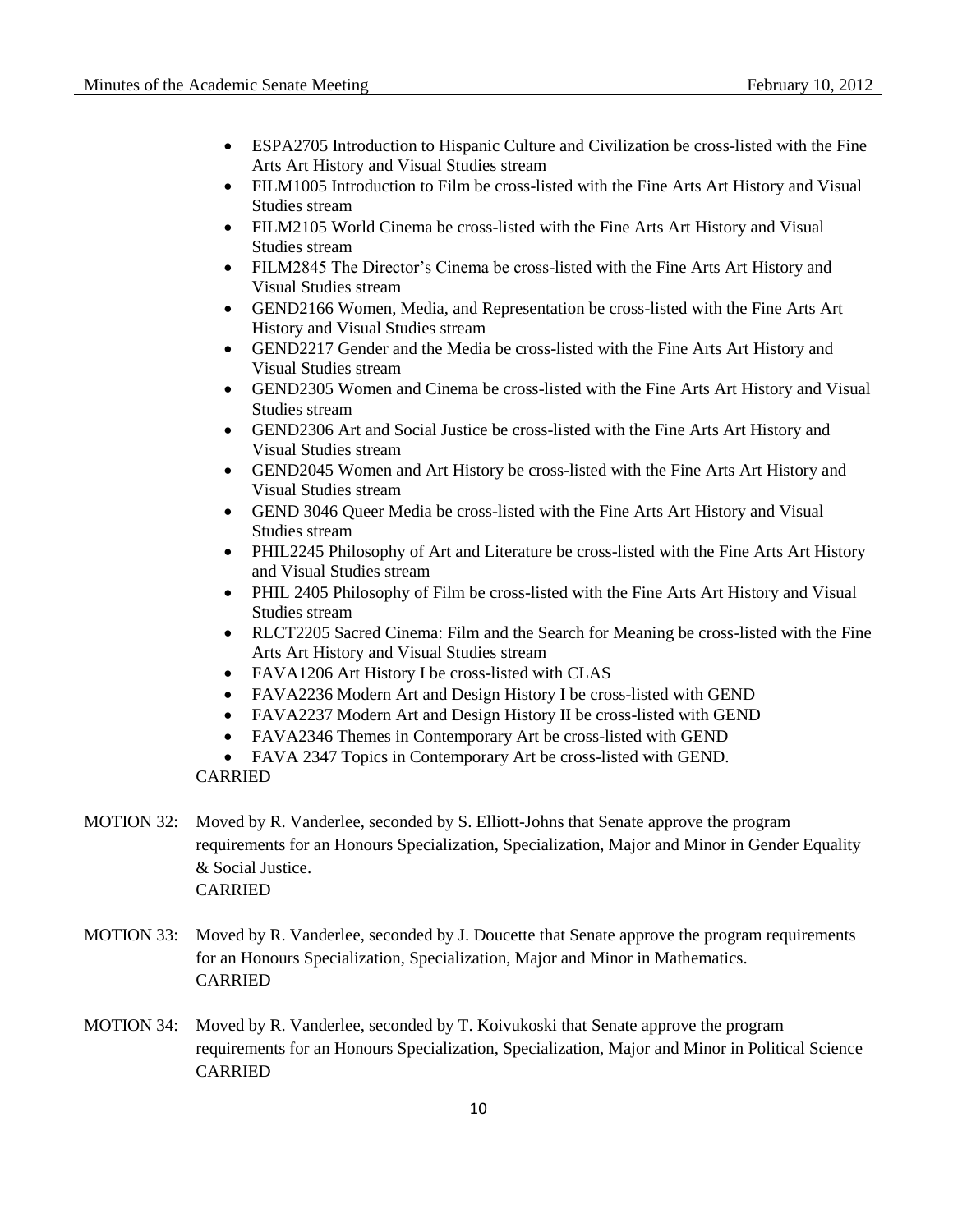### **February 6, 2012 Report**

- MOTION 35: Moved by R. Vanderlee, seconded by S. Owens that Senate consider receipt of the Report of the Undergraduate Studies Report dated February 6, 2012. CARRIED
- MOTION 36: Moved by R. Vanderlee, seconded by C. McFarlane that the Report of the Undergraduate Studies Committee dated February 6, 2012 be received. CARRIED
- MOTION 37: Moved by R. Vanderlee, seconded by S. Rich that Senate approve the program requirements for the proposed Major in Arts and Cultural Management. CARRIED
- MOTION 38: Moved by R. Vanderlee, seconded by S. Owens that Senate approve the program requirements for the proposed Certificate Program in Arts and Cultural Management. CARRIED
- MOTION 39: Moved by R. Vanderlee, seconded by C. McFarlane that Senate approve the addition of the following courses:
	- ACMT3017 Arts & Cultural Management Internship.
	- ACMT4005 Arts and Cultural Management Senior Internship. CARRIED
- MOTION 40: Moved by R. Vanderlee, seconded by J. Dech that Senate approve that the following program requirements for an Honours Specialization, Specialization, a Major, and a Minor in Biology. CARRIED
- MOTION 41**:** Moved by R. Vanderlee, seconded by T. Koivukoski that Senate approve a Minor in Political Science with the following requirements:

18 Credits in Political Science (or in courses cross-listed/cross-coded with political science) including the following required course(s):

• POLI 1005 Introduction to Political Science (6 credits) CARRIED

MOTION 42: Moved by R. Vanderlee, seconded by C. McFarlane that Senate approve the curriculum requirements for a Minor in Anthropology. CARRIED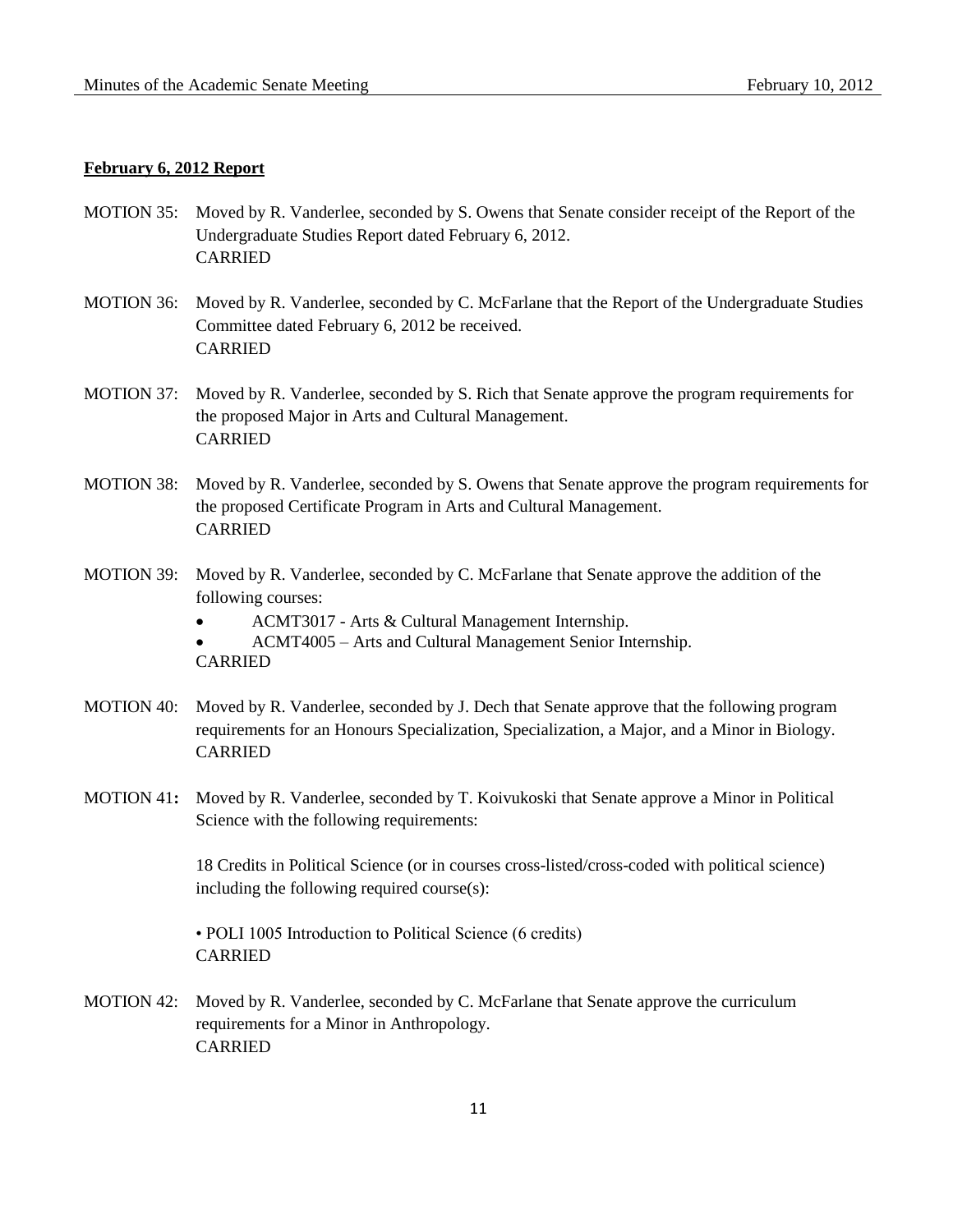- MOTION 43: Moved by R. Vanderlee, seconded by G. Brown that Senate approve that the Criminal Justice program be offered as an Honours Bachelor degree and a Bachelor degree (four-year option only). CARRIED
- MOTION 44: Moved by R. Vanderlee, seconded by G. Brown that Senate approve the required program average of 60% (minimum) for the Bachelor of Arts degree (four-year option only) in Criminal Justice, and the required program average of 70% (minimum) for an Honours Bachelor degree in Criminal Justice. CARRIED
- MOTION 45**:** Moved by R. Vanderlee, seconded by J. Graham that Senate approve the regulation change to Nipissing's residency requirements as outlined. CARRIED
- MOTION 46**:** Moved by R. Vanderlee, seconded by S. Owens that Senate approve the revised Second degree requirements as outlined. CARRIED
- MOTION 47: Moved by R. Vanderlee, seconded by G. Phillips that Senate approve the regulation change to Nipissing's Honours Upgrade requirements as outlined. CARRIED

# **Correction to the January 16, 2012 Undergraduate Studies Report – motion for a Minor in Human Resources passed at the February 3, 2012 Senate meeting**

MOTION 48: Moved by R. Vanderlee, seconded by A. Weeks that Senate approve the correction to the motion for approval of a minor in Human Resources as found in the report of the Undergraduate Studies Committee dated January 16, 2012. CARRIED

#### ANNOUNCEMENTS

Regarding the transition between the two VPARs, Senator Rich noted that she has been in touch with Dr. Harley d'Entremont and offered her congratulations. She has asked her direct reports to provide a two-page summary of their activities and these will be forwarded on to him. She also indicated she had extended an invitation to Dr. d'Entremont to attend the Undergraduate Research Conference.

The VPAR was delighted to report that the following faculty are the successful recipients of the Research Achievement Awards: Drs. Callie Mady; Mukand Jha, Reehan Mirza; Susan Srigley and Sarah Winters.